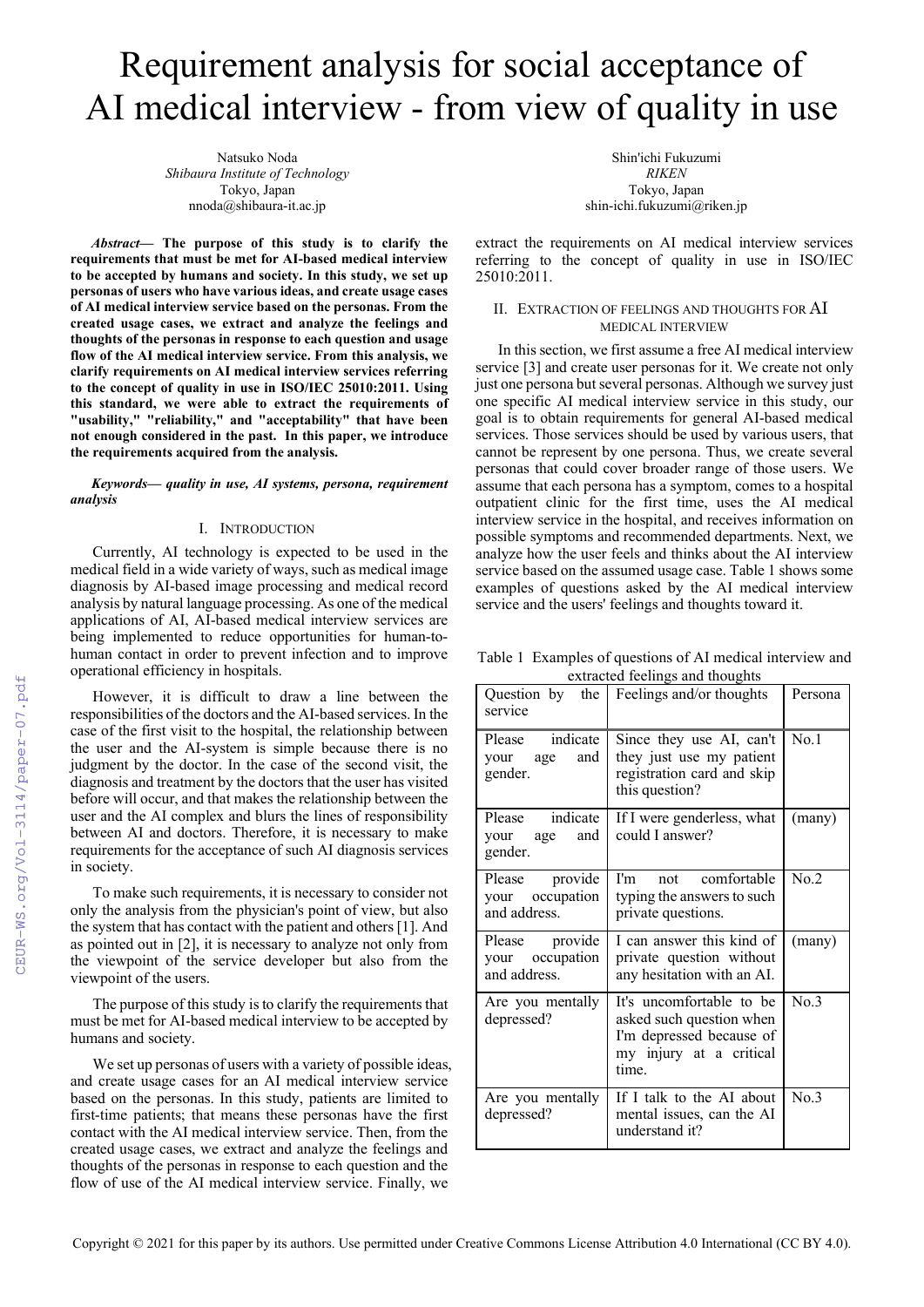| Have you stopped<br>going out on a<br>daily basis?                    | I'm uncomfortable being<br>asked such a misguided<br>question when I'm<br>bringing my child here<br>because he has a fever. | No.6 |
|-----------------------------------------------------------------------|-----------------------------------------------------------------------------------------------------------------------------|------|
| Do you have any<br>fear of weight gain<br>or dietary<br>restrictions? | This is a question that has<br>not been applied to the<br>patients I support.<br>Difficult to support.                      | No.7 |
| Do you have any<br>dietary<br>restrictions?                           | I'm here because I have no<br>appetite, and this question<br>is offensive.                                                  | No.8 |

In this study, we call this set of question and corresponding feeling/thought pairs as usage data. Note that there can be more than one feeling/thought for a single question by AI, so the set of the pairs of question and feeling/thought in the usage data contains more than one pair of question and feeling/thought for the same question. Each pair of question and feeling/thought, i.e. each usage data is numbered for identification. Note that this number is just for identification and the order of the numbers has no meaning.

#### III. CLASSIFICATION OF FEELINGS, THOUGHTS AND IMPORTANCE

As a preliminary step for clarifying the requirements for AI medical interview services, we classify the extracted usage data. To extract the requirements, we classify the usage data with high importance in the medical diagnosis and those with low importance.

A two-axis matrix diagram is used to classify the data from two perspectives: the perspective of "extracted feelings and thoughts" and the perspective of "questions" from which the feelings and thoughts are extracted.

- Horizontal axis: Extracted feelings and thoughts. In the horizontal axis, the criterion is whether or not the extracted feelings and thoughts are unique to systems and services using AI. For example, feelings and thoughts such as "It's easy to answer private questions with the AI." can be regarded as unique to AI-based services. On the other hand, feelings and thoughts such as "If I were genderless, what could I answer?" may be general thought to all medical interviews. This categorization is used to classify important usage data regarding feelings and thoughts that should be considered in the context of AI medical interview service.
- Vertical axis: Questions of the extraction source. On the vertical axis, the criterion is whether the question from which feelings and thoughts are extracted is easy to answer in the medical interview. For example, questions that deal with information on demographic attributes may be easy to answer. On the other hand, a question such as "have you been in a dense space or a poorly ventilated room recently?" is slightly less easy to answer, because it deals with information on the patient's factual behavior, which may depend on the user's memory and feelings.



Fig. 1 Classification table of usage data

Based on the above classification method, a classification table of usage data is created, as shown in Figure 1. Each circle shows a usage data and the number in it means the identification number of the usage data.

The classification is based on a two-axis matrix analysis from two perspectives: the perspective of "strength of relevance of AI in extracted feeling and thought" of the usage data, and the perspective of "easiness of answering question." On the horizontal axis, the degree of specificity of "feelings and thoughts" as AI interview is classified. and on the vertical axis, the degree of ease of answering "questions" is classified.

According to this classification, the lower right the data is in the table, the more important it is considered to be for requirement acquisition for AI medical interview services from the following reasons. First, the data is in the right side is strongly related to the AI services. Because we try to extract requirements for AI medical interview services, not for medical interview services generally, the right side data is more important. Secondly, to be accepted widely in society, services should have high quality in use. However, difficult questions to answer that the services ask contribute to making the services harder to use. Therefore, the lower down the table the data is, the more carefully it has to be analyzed.

# IV. REQUIREMENTS ACQUISITION

In this study, we refer to the quality in use incorporated in ISO/IEC 25010:2011 [4] in order to clarify the requirements for AI medical interviews from the perspective of use by patients, attendants, etc.

Based on the classification table shown in Figure 1, we find requirements for AI medical interview services. First, we examine the "feelings and thoughts" of the usage data and extract the issues for AI medical interviews. The issues are compared with the elements of the quality model of quality in use, and the quality elements related to the issues are identified. Then, the requirements to be satisfied by AI medical interviews are extracted for these quality elements. Figure 2 shows the extracted requirements, categorized according to the importance of the usage data.